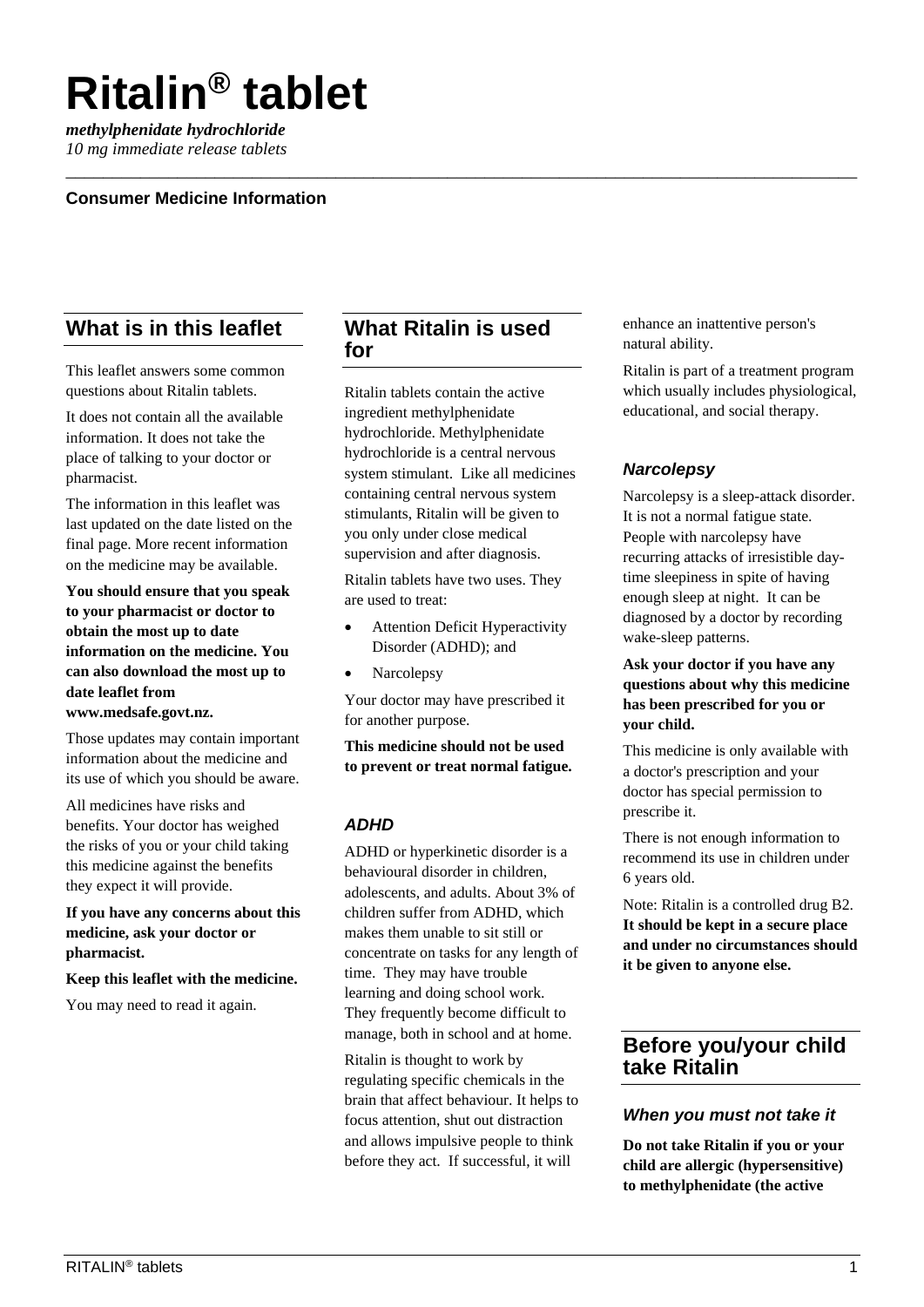#### **ingredient in Ritalin) or to any of the other ingredients listed at the end of this leaflet.**

Some of the symptoms of an allergic reaction may include shortness of breath, wheezing or difficulty breathing; swelling of the face, lips, tongue or other parts of the body; rash, itching or hives on the skin.

### **Do not take Ritalin if you or your child have any of the following medical conditions:**

- periods of severe anxiety, tension or agitation
- Tourette's syndrome (a condition with uncontrolled speech and body movements or tics) or you have a family history of this disorder
- glaucoma (increased pressure in the eye)
- an overactive thyroid or other thyroid problems
- heart problems such as heart attack, irregular heartbeat, chest pain (angina), heart failure, heart disease or if you were born with a heart problem
- very high blood pressure (hypertension) or narrowing of the blood vessels (arterial occlusive disease, that can cause pain in the arms and legs)
- severe depression or other mental illness
- pheochromocytoma (a rare tumour of the adrenal gland, which sits near the kidney)

**If you are not sure whether any of the above medical conditions apply to you or your child, check with your doctor.**

**Do not take Ritalin if you or your child are taking a medicine called a monoamine oxidase inhibitor (MAOI) or have been taking it within the past 14 days.**

Taking Ritalin together with MAOI medicines may cause a serious reaction with a sudden increase in body temperature, extremely high

blood pressure and severe convulsions.

**Ask your doctor or pharmacist if you are not sure if you or your child have been taking one of these medicines.**

**Do not take this medicine after the expiry date printed on the pack or if the packaging is torn or shows signs of tampering.**

In that case, return it to your pharmacist.

# *Before you/your child start to take it*

**Tell your doctor if you or your child are allergic to any other medicines, foods, dyes or preservatives.**

Your doctor will want to know if you or your child are prone to allergies.

#### **Tell your doctor if you or your child have intolerance to lactose or gluten.**

This medicine contains lactose and wheat starch.

### **Tell your doctor if you or your child have any of the following medical conditions or behaviours:**

- any heart defects (e.g. structural cardiac abnormality)
- a family history of sudden death or irregular heart beat
- hardening of the arteries
- any other current or previous heart problems
- any disorders of the blood vessels in the brain, e.g. weakening of the blood vessel (aneurysm), stroke, or inflammation of blood vessels (vasculitis)
- severe depression, bipolar disorder or other mental illness
- epilepsy (seizures, convulsions, or fits)
- high blood pressure
- history of alcohol or drug abuse or dependence
- tics (muscle twitching which is usually in the face or shoulders)

or if your brothers or sisters have tics

- acute mental disorders that cause abnormal thinking and perceptions (psychosis) or feeling unusually excited, over-active and un-inhibited (acute mania) – your doctor will have told you if you have this
- psychotic symptoms such as seeing or feeling things that are not really there (hallucinations)
- aggressive behaviour
- suicidal thoughts or behaviour.

Your doctor may want to take special precautions if you or your child have any of the above conditions.

**Tell your doctor if you are pregnant or breast-feeding. Ask your doctor about the risks and benefits of taking Ritalin in this case. Ritalin is not to be used during pregnancy unless specifically prescribed by your doctor.**

This medicine may affect your developing baby if you take it while you are pregnant.

# **Do not breast-feed during treatment with Ritalin.**

The active ingredient in Ritalin can pass into the breast milk.

# *Taking other medicines*

Tell your doctor if you or your child are taking any other medicines, including medicines that you buy without a prescription from a pharmacy, supermarket or health food shop.

Some medicines and Ritalin may interfere with each other. These include:

- medicines that increase blood pressure
- alpha 2 agonists like clonidine (used to treat high blood pressure)
- oral anticoagulants or warfarin (medicines used to prevent blood clots)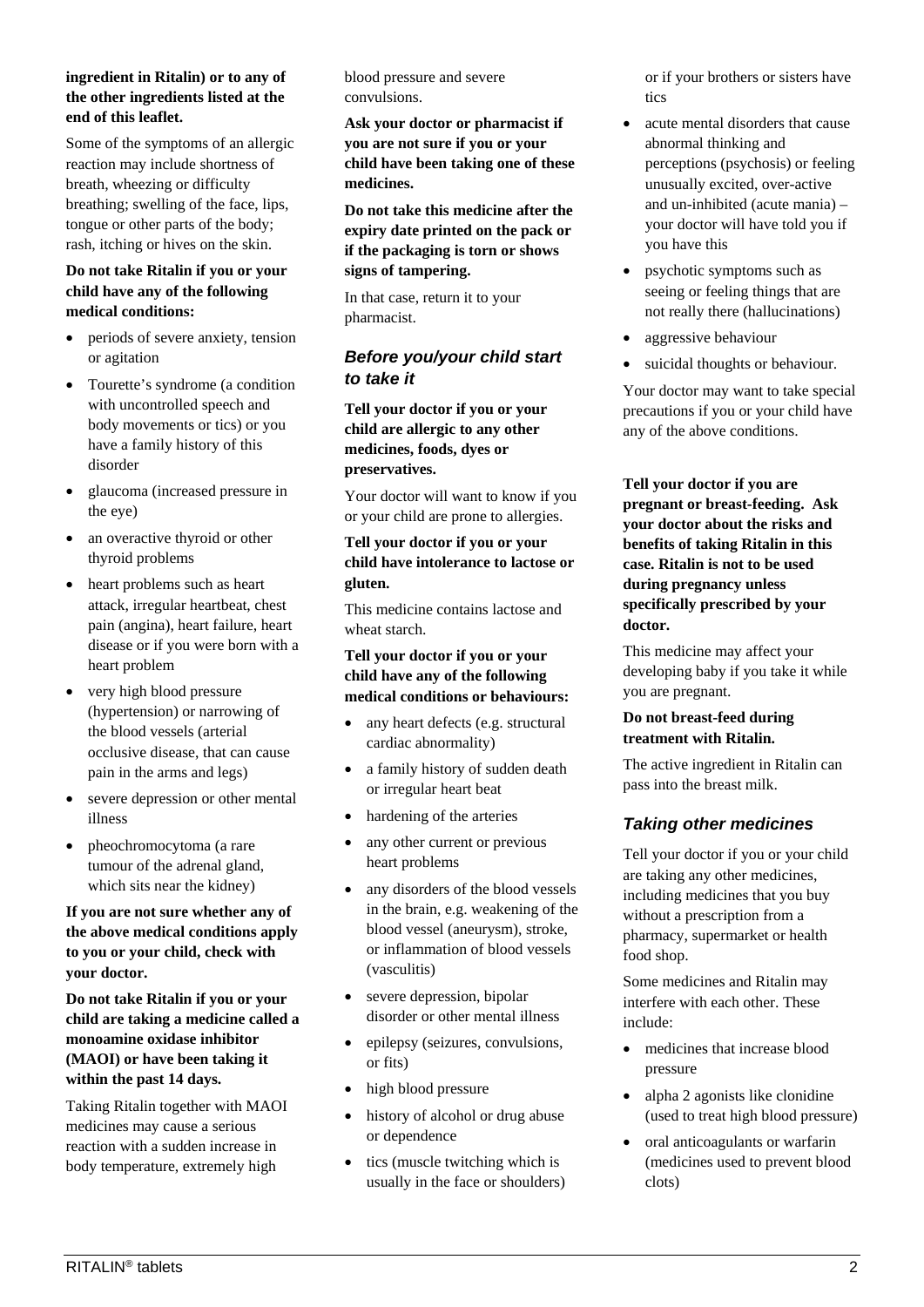- some anticonvulsants (medicines used to treat epilepsy or fits)
- medicines used to treat depression, such as tricyclic antidepressants and monoamine oxidase inhibitors (MAO inhibitors)
- phenylbutazone (used to treat pain or fever)
- guanethidine
- anaesthetics
- medicines that influence the level of dopamine in the body (dopaminergic medicines used to treat Parkinson's disease or psychosis)
- medicines that raise the level of serotonin in the body (serotonergic medicines, for example those used to treat depression like sertraline and venlafaxine).

You or your child may need to take different amounts of your medicines or you or your child may need to take different medicines. Your doctor and pharmacist have more information.

#### **If you have not told your doctor about any of these things, tell him/her before you or your child start taking this medicine.**

Your doctor and pharmacist have more information on medicines to be careful with or avoid while taking Ritalin.

# **How to take Ritalin**

#### **Follow all directions given to you by your doctor and pharmacist carefully.**

They may differ from the information contained in this leaflet.

**If you do not understand the instructions on the label, ask your doctor or pharmacist for help.**

# *How much to take*

Your doctor will decide on the most suitable dosage according to the

individual patient's medical need and response.

For children and adolescents, the maximum daily dose of Ritalin tablet(s) is  $60$  mg.

For adults, the maximum daily dose of Ritalin tablet(s) is 60 mg for narcolepsy and 80 mg for ADHD.

#### **Do not exceed the recommended dose.**

#### *Children aged 6 or over*

#### *Ritalin tablet 10 mg*

The usual starting dose is 5 mg (half a tablet) once or twice each day. If necessary, the dose can be increased by 5 or 10 mg each week up to a maximum of 60 mg (6 tablets) each day.

If the dose is one-half tablet, there is a break-line on the tablet to help you cut it. You can buy a tablet cutter from your pharmacist to make sure the dose is accurate.

#### *Adults*

*Ritalin tablet 10 mg*

The usual dose is 20 to 30 mg (2-3 tablets) each day but some people may need more or less than that.

# *Your doctor will decide on the most suitable dosage. How to take it*

**You can take Ritalin tablets with or without food (e.g. at breakfast and/or lunch).**

**Swallow the tablet(s) with a full glass of water or other liquid.** 

**If the tablet(s) upset you or your child's stomach, you or your child can take them with food, but always take them in the same way (e.g. always with food or always without food).**

That way the effect will always be the same.

# *When to take it*

**If you find that you or your child have trouble sleeping, talk to your** 

# **doctor about the best time to take the last dose of Ritalin for the day.**

Each dose is usually taken 1 or 2 hours before the greatest effect is needed. For example, a child may take a dose at 7:00 a.m. so that improved concentration begins when school starts. If the child tends to misbehave during the lunchtime play period, the next dose can be taken before the lunch break.

In some patients Ritalin may cause sleeplessness. To avoid difficulty in falling asleep, the last dose of Ritalin tablets should be taken before 6 p.m. unless the doctor recommends otherwise.

# *How long to take Ritalin*

#### **Continue taking Ritalin tablet for as long as your doctor tells you.**

This medicine helps to control your or your child's symptoms but does not cure your condition. Your doctor will check your or your child's progress to make sure the medicine is working and will discuss with you how long your treatment should continue.

#### **If you are unsure, talk to your doctor.**

Treatment for ADHD varies in length from patient to patient. During treatment for ADHD, your doctor may stop Ritalin every so often (e.g. over weekends or school holidays and long vacations) to see whether it is still needed. Breaks from treatment also help to prevent a slowdown in growth that sometimes happens when children take this medicine for a long time.

# *If you/your child forget to take it*

**If you or your child forget to take a dose of Ritalin, take the dose as soon as you remember. Then make sure to wait the same amount of time as usual before you or your child take the next dose. For example, if there are usually 4 hours between doses, wait 4 hours before taking the next dose and so**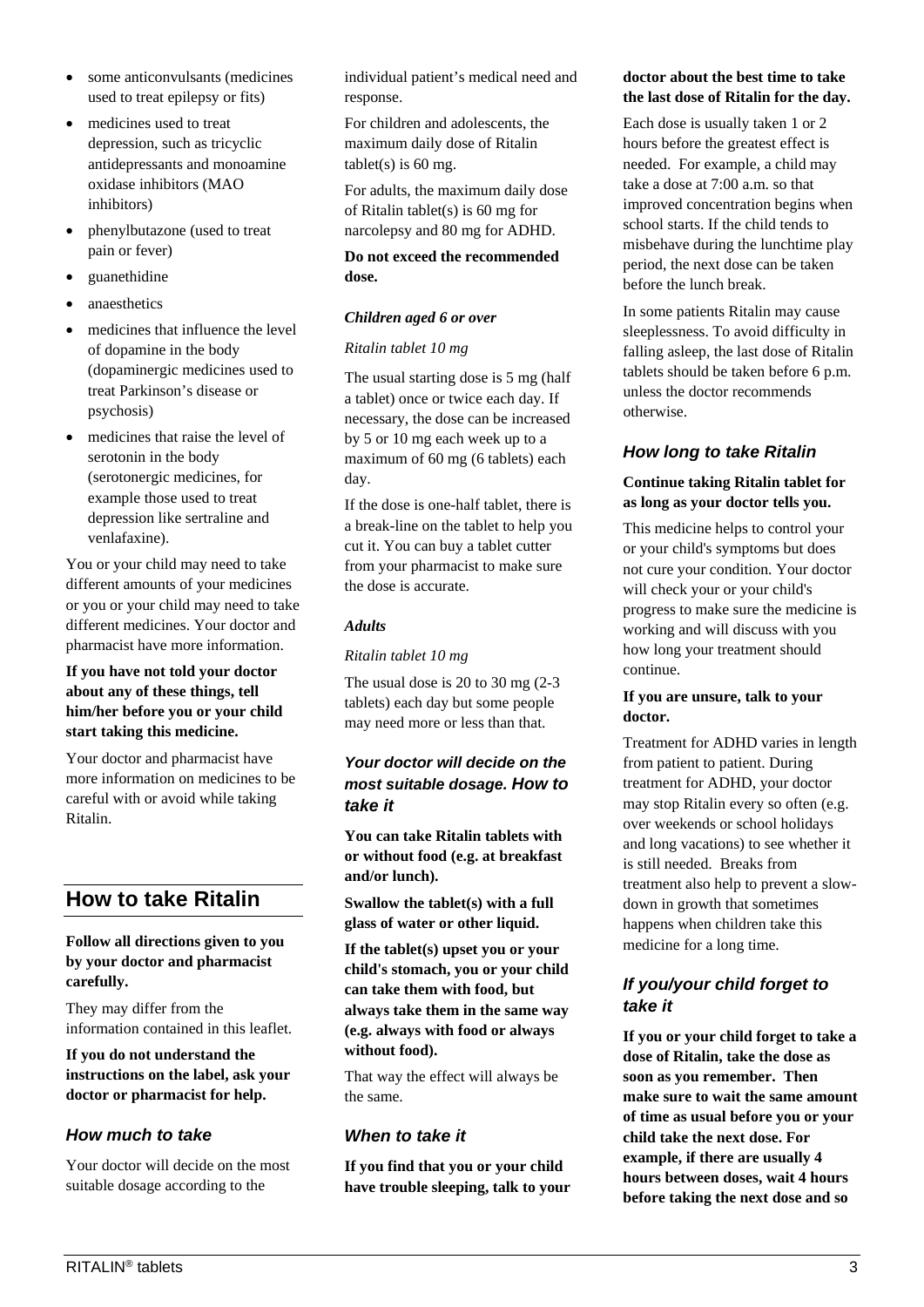**on for the rest of that day. On the next day go back to your usual times.**

**Do not take a double dose to make up for the one that you or your child missed.**

Your chance of an unwanted side effect may be increased if you do.

**If you have trouble remembering when to take your medicine, ask your pharmacist for some hints.**

# *If you/your child take too much (overdose)*

**Immediately telephone your doctor or the National Poisons Information Centre, Dunedin (telephone 0800 POISON or 0800 764 766) for advice, or go to Accident and Emergency Department at your nearest hospital if you think that you or anyone else may have taken too much Ritalin. Do this even if there are no signs of discomfort or poisoning. Keep the telephone numbers for these places handy.**

Some of the symptoms of an overdose may include vomiting, agitation, headache, tremors, muscle twitching, irregular heartbeat, flushing, fever, sweating, dilated pupils, breathing problems, confusion seizures and muscle spasms accompanied by fever and red-brown urine.

# **While you are taking Ritalin**

# *Things you must do*

#### **Take Ritalin exactly as your doctor has prescribed.**

Like all stimulants, this medicine may become habit-forming and can be abused by some people. If you or your child take it correctly as instructed by your doctor, abuse or dependence should not be a problem, either now or later in life.

#### **Be sure to keep all of your doctor's appointments so that your or your child's progress can be checked.**

Your doctor will want to check blood pressure, height, weight and do blood tests from time to time to prevent unwanted side effects from happening.

If your child is not growing or gaining height or weight as expected treatment with Ritalin may need to be interrupted.

#### **If you become pregnant while taking Ritalin, tell your doctor.**

Your doctor can discuss with you the risks and benefits of taking it while you are pregnant.

**If you/your child are about to be started on any new medicine, remind your doctor and pharmacist that you/your child are taking Ritalin.**

**Tell any doctor, dentist or pharmacist who treats you/your child that you are taking Ritalin.**

# *Things you must not do*

**Do not drink alcohol whilst you are taking Ritalin. Remember that some foods and medicines contain alcohol.**

Alcohol can worsen some of the unwanted effects of this medicine, such as dizziness and drowsiness.

#### **Do not stop treatment without first checking with your doctor.**

If you/your child suddenly stop taking this medicine, your condition may reappear or you may get unwanted effects such as depression. To prevent this, your doctor may want to gradually reduce the amount of medicine you take each day before stopping it completely.

#### **You will need medical supervision after having interrupted the treatment.**

**Do not change the dose without talking to your doctor. If you have the impression that the effect of Ritalin is too strong or too weak, talk to your doctor.**

**Do not take this medicine to treat any other complaints unless your doctor tells you to.**

**Do not give it to anyone else, even if their condition seems similar to yours.**

# *Things to be careful of*

**Be careful driving, operating machinery or doing jobs that require you/your child to be alert while you are taking Ritalin until you know how it affects you.**

This medicine may cause hallucinations, dizziness, drowsiness, blurred vision, or other central nervous system side effects which can affect concentration in some people. If you experience any of these symptoms, do not drive, use machines, or do anything else that needs quick reactions or could be dangerous.

Ritalin may give a false positive result when testing for drug use. This includes testing used in sport.

Some children taking Ritalin for a long time may have slower than normal growth, but they usually catch up once the treatment is stopped.

In some patients Ritalin may cause stomach upset, loss of appetite and difficulty sleeping, especially at the start of treatment. Your doctor can usually help to reduce these symptoms by lowering the dose of Ritalin or changing the times when the tablets are taken.

If you experience abnormally sustained or frequent and painful erections of the penis on Ritalin 10 treatment or after treatment discontinuation, you may need urgent medical treatment. This can occur in any age group.

#### **If this occurs, tell your doctor immediately.**

If taking Ritalin with medicines that raise the level of serotonin in the body (serotonergic medicines, e.g. sertraline and venlafaxine used to treat depression) and you experience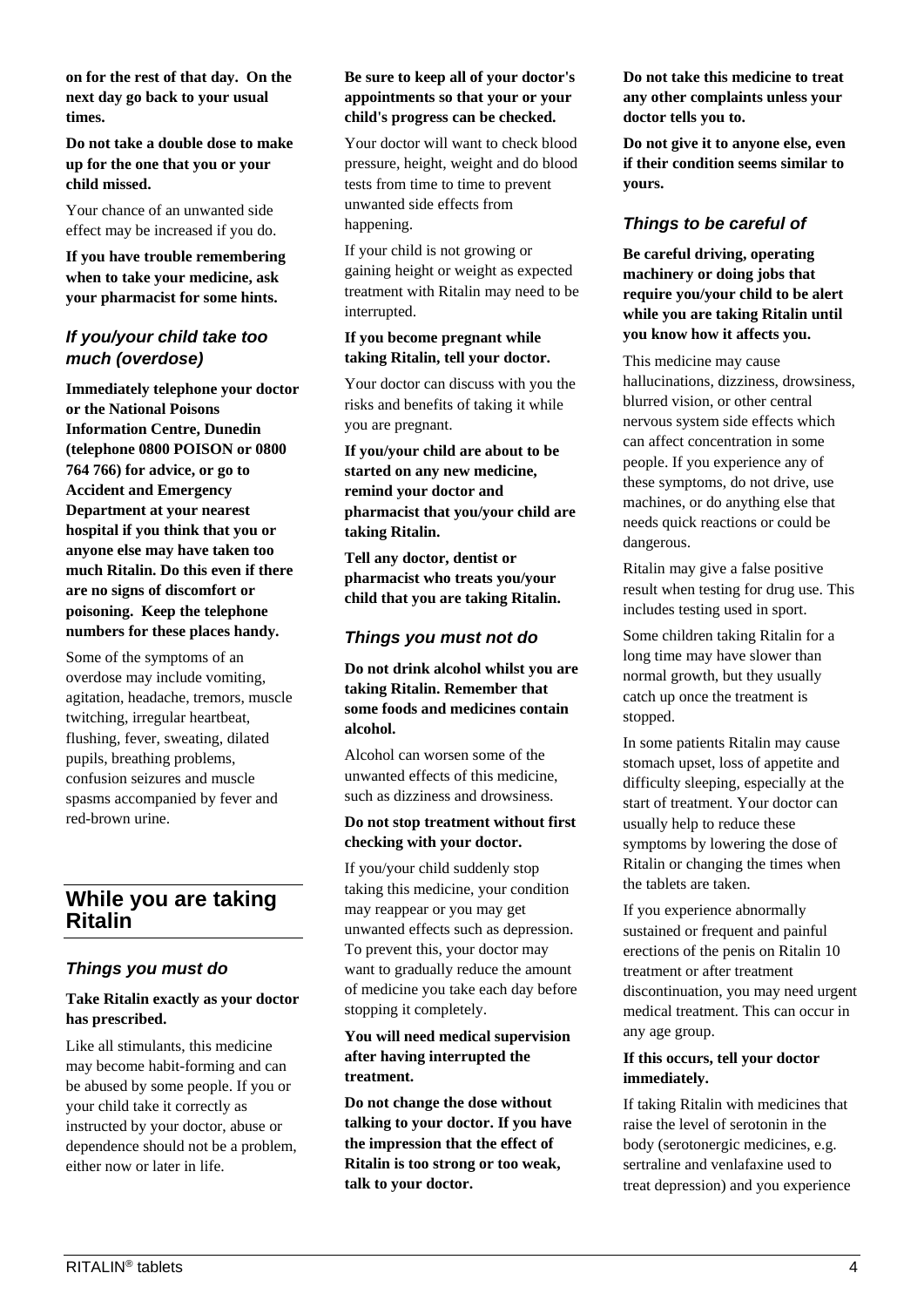a combination of the following symptoms: restlessness, tremor, sudden muscle contractions, abnormal high temperature, nausea and vomiting stop treatment with Ritalin and these medicines and tell your doctor immediately.

# **Tell your doctor if you are going to have an operation.**

You should not take Ritalin on the day of your operation if a certain type of anaesthetic is used. This is because there is a chance of a sudden rise in blood pressure during the operation.

# **Side effects**

### **Tell your doctor or pharmacist as soon as possible if you do not feel well while you are taking Ritalin.**

All medicines can have side effects. Sometimes they are serious, most of the time they are not. You may need medical treatment if you get some of the side effects.

**Do not be alarmed by these lists of possible side effects. You may not experience any of them. Ask your doctor or pharmacist to answer any questions you may have.**

#### **Tell your doctor if you notice any of the following and they worry you:**

- nausea (feeling sick), vomiting or stomach pain
- upset stomach, or indigestion
- loss of appetite
- sore throat and runny nose
- loss of weight and slower growth in children
- feeling nervous, anxious or agitated
- feeling jittery
- restlessness or inability to sleep
- dry mouth
- headache
- cough
- drowsiness
- dizziness
- irritability
- blurred vision or problems focussing your eyes
- muscle cramps
- hair loss
- hives
- joint pain
- toothache
- excessive sweating
- abnormal heart rhythm
- palpitations
- excessive emotional distress, or emotional excitement
- decreased weight
- feeling jittery
- feeling depressed
- feeling aggressive
- excessive teeth grinding
- spasms of the jaw muscles that makes it difficult to open the mouth
- stuttering
- bedwetting in children at night

**Tell your doctor immediately or go to Accident and Emergency at your nearest hospital if you notice any of the following:**

- signs of allergy such as swelling of the face, lips or tongue, shortness of breath, wheezing or troubled breathing as these are signs of a severe allergic reaction
- weakness or paralysis of limbs or face, difficulty speaking, or unexplained fainting
- skin rash, itching, red blotches, blisters or peeling of the skin
- sudden increase in body temperature, sweating, fast heartbeat, chest pain, muscle stiffness and fluctuating blood pressure, which may lead to coma
- constant "flu-like" symptoms such as chills, fever, sore throat and runny nose, swollen glands, aching muscles or joints
- unusual bleeding or bruising
- unusual tiredness, shortness of breath when exercising, dizziness, pale skin
- involuntary shaking of the body (signs of tremor) such as uncontrollable twitching, jerking or writhing movements
- seizures (fits) or unexplained fainting
- pain or tightness in the chest
- fast or irregular heartbeat
- yellow colour to the skin or eyes, dark coloured urine or light coloured bowel motions
- confusion, delusions or hallucinations (seeing or feeling things that are not really there)
- excitement, overactivity and uninhibited behaviour
- severe or persistent headache
- uncontrolled speech and body movements (Tourette's syndrome)
- prolonged erection, causing discomfort of the penis (sign of priapism).
- Thoughts or attempts of killing yourself (suicidal ideation or attempt, including completed suicide)
- Fingers and toes feeling numb, feeling cold, tingling and changing colour (from white to blue, then red) when cold (Raynaud's phenomenon, peripheral coldness)

The above side effects may be serious. You may need urgent medical attention.

### **Additional side effects that occurred with other medicines containing the same drug substance of Ritalin:**

- Inflammation of the nasal passages and throat
- Swelling of the ears (a symptom of allergic reaction);
- Feeling irritated, aggression, mood changes, abnormal behaviour or thinking, anger, excessive awareness of